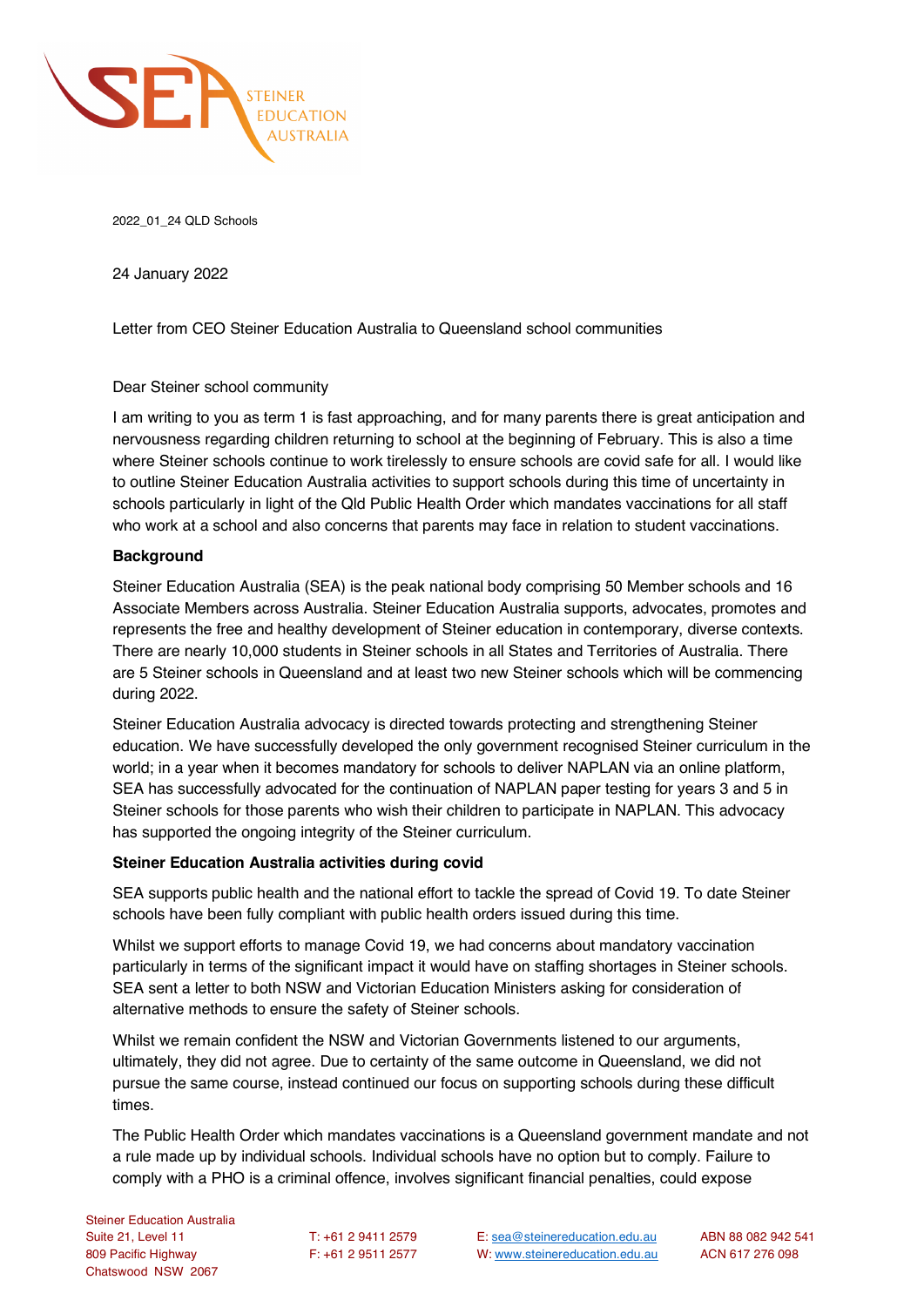

individual schools to extended liability in the event of a COVID situation and invalidate school insurance policies and school registration.

There is a considerable burden on schools to implement the public health order. Many teachers and parents have their own views which range from supporting vaccinations, to objecting to the mandatory nature of this order, to strong opposition to vaccinations. School leadership teams and staff in Steiner schools are working tirelessly to find a way to reconcile the PHO, with which they must comply, with the diverse views within their school communities.

SEA has been supporting individual Steiner schools as well as supporting sessions where Queensland Steiner schools participate in ongoing dialogue and practical sharing. As a community of Steiner schools, the Queensland schools are strong, and supportive of each other.

## **How parents can support**

Parents can support schools by understanding that schools must comply with mandatory vaccination orders. If parents remain concerned about mandatory vaccination for school staff, they can best support schools by voicing their concerns to local members of parliament and directly to the Department of Health. The Queensland Human Rights Commission also has information which may help:

## https://www.qhrc.qld.gov.au/your-rights/covid-19-and-human-rights

While Steiner schools, like most schools, find the government response to covid, including mandatory vaccinations and mask wearing for staff in schools frustrating to navigate, the clear purpose and focus of the school is education and the care of students' growth and development. Similarly, the focus of SEA is on supporting schools. Our focus and the focus of schools does not involve entering into vaccination debates.

Many of our teachers, staff and parents will have their own views and they must rely on those to make their own choices. These views are personal and while respected, should not be interpreted as a change in each school's decision to comply with the laws of their state.

Schools will clearly communicate covid safe measures to their communities to ensure schools are safe when children return to school. Both SEA and ISQ continue to support schools in developing those measures.

### **Student vaccination**

There is parent anxiety in some school communities that school student covid vaccination will become compulsory with some parents concerned that children will be vaccinated at school without parent consent. Firstly, there has been no talk or indication from government that student covid vaccination will become compulsory.

Secondly, the rumours and claims (mainly emanating from social media sites) that somehow children will be forcibly vaccinated at school without parent consent are completely false and baseless. If there was to be an immunisation clinic at a school for those parents wishing their children to be vaccinated, it requires the full agreement and participation of the school. If a school decides to run an immunisation clinic, parents need to be given detailed information and will be asked for their informed consent for their child to be vaccinated. As part of a school community which respects diversity it is ever more important to be mindful of speaking to students about rumours of forced vaccination, which creates anxiety when rumours are passed on to others.

809 Pacific Highway F: +61 2 9511 2577 W: www.steinereducation.edu.au ACN 617 276 098